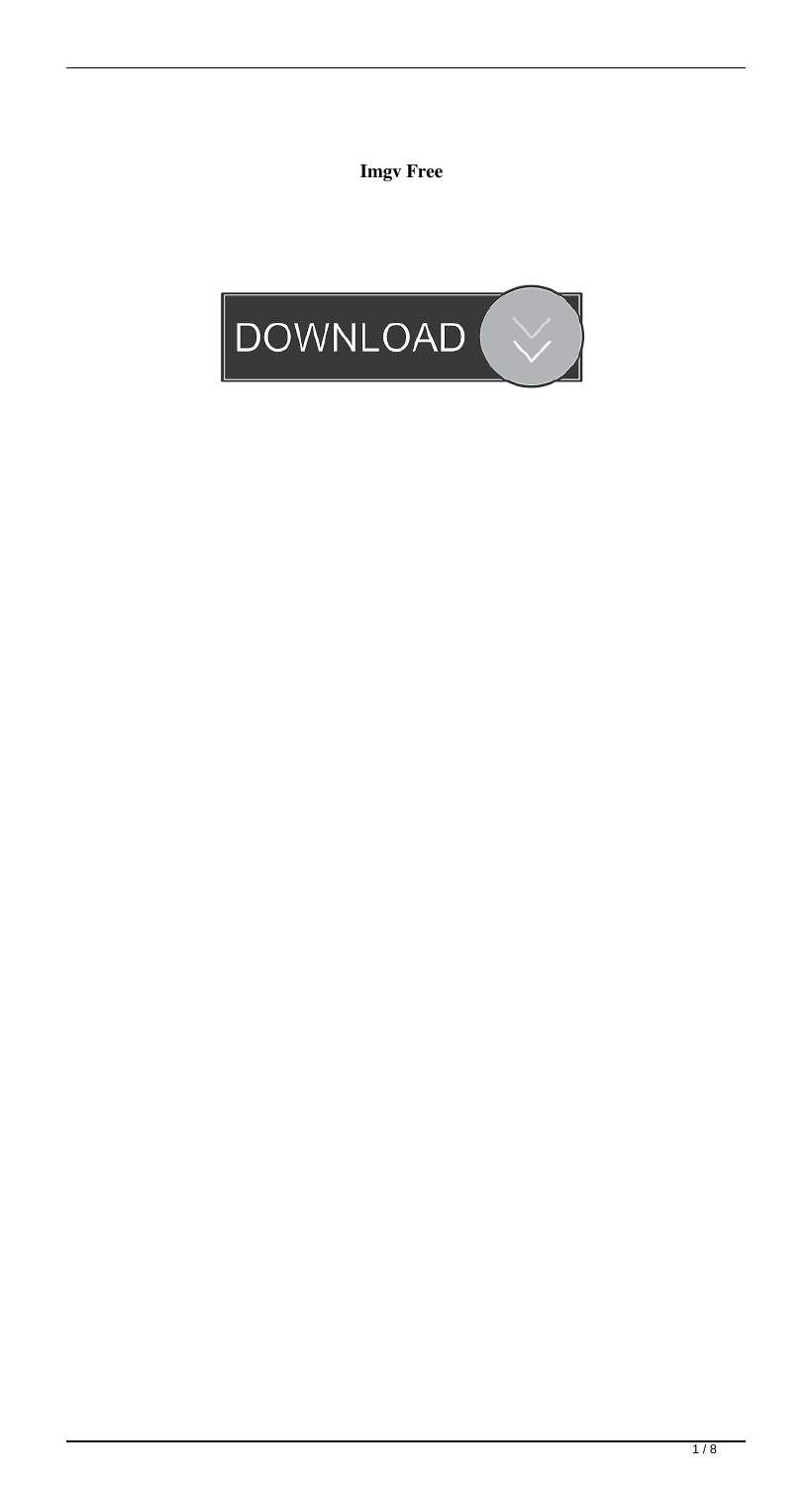--- "imgv Serial Key" is a cross-platform Image Viewer. It is released as free software with full source code. "imgv" is portable and also easy-to-use, simple and reliable. "imgv" supports a multitude of image types (JPEG, GIF, PNG, TIFF, BMP, PCX, TGA, PPM, PNM, PBM, PGM, XPM, XCF, LBM, IFF, MPEG) and also comes with a file manager, "imgv Viewer" for handling images from your hard drive, disc or the web. "imgv" is designed to be both portable and easy-to-use, yet still feature a wide array of features. "imgv" comes with a GUI that doesn't get in the way of viewing your images. You can load and view images using a simple file browser, slideshow, zoom, and rotate. You can also have "imgv" play back images, videos, music and animated GIF's. "imgv" also has multiple image and video effects, customizable layouts, full-screen support, and the ability to view more than one image at a time. "imgv" has a simplistic and powerful file browser. "imgv" comes with a variety of "image tags", which allow you to classify your images and give "imgv" specific instructions about what to do with them. "imgv" comes with powerful multi-directory loading, multiviewing (four images at a time), slideshow and playlist capabilities, "imgv Viewer" for viewing images from your hard drive, disc or the web, plus more. Support for many image types and file types: JPEG, GIF, PNG, TIFF, BMP, PCX, TGA, PPM, PNM, PBM, PGM, XPM, XCF, LBM, IFF, MPEG File Browser: You can browse directories to view all of their files, view your images, and set specific instructions for them. View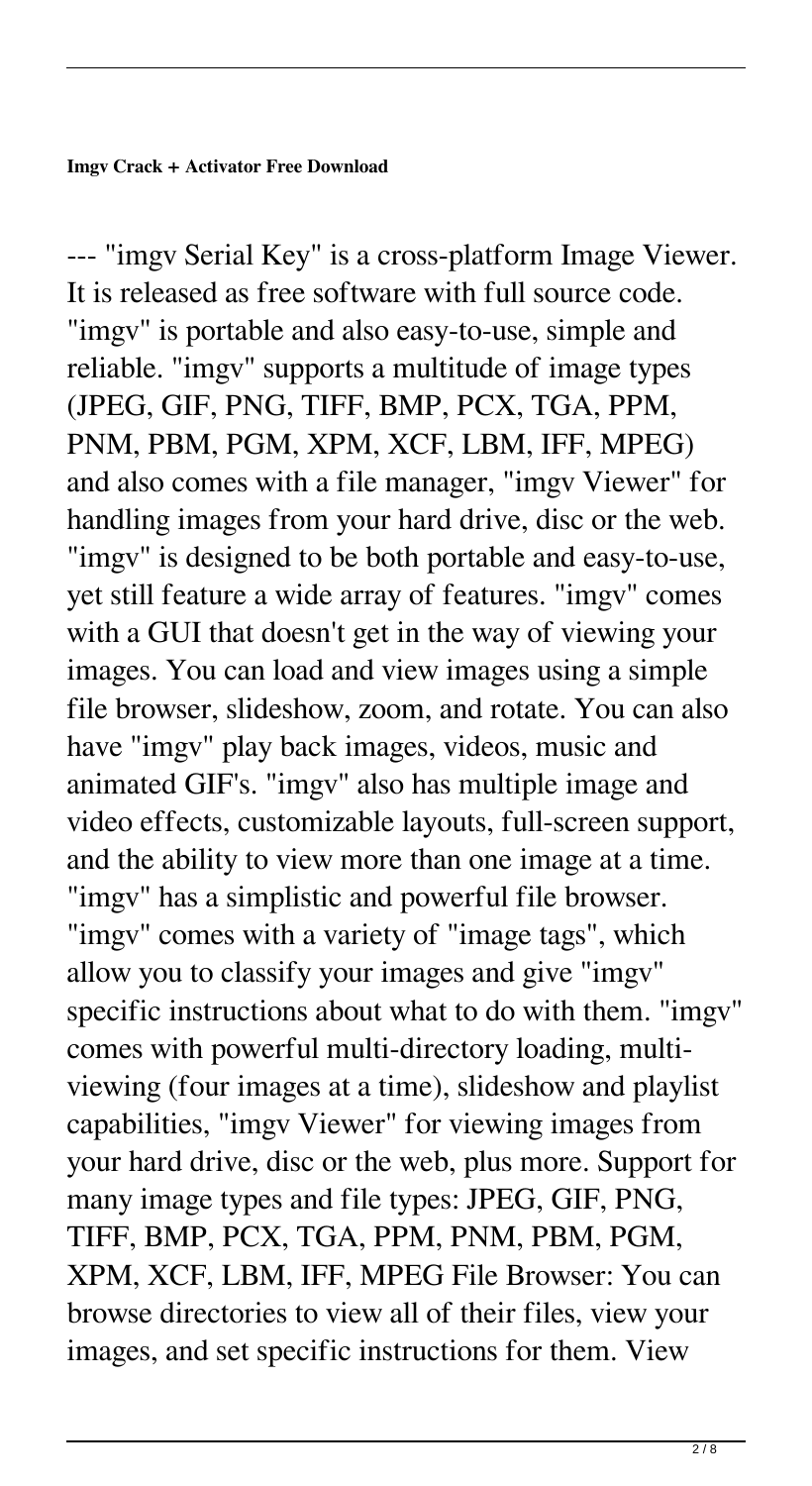Images From Web: You can view images from the web using a simple file browser, slideshow, and zoom. View Files From Hard Drive: You can view your images using a simple file browser, slideshow, and zoom. View Images From Disc: You can view your images using a simple file browser, slideshow, and zoom. Slideshow and Playlist: You can create your own image "playlists",

**Imgv Crack+ Free For PC [April-2022]**

"Shift+Up": Zoom in a picture up "Shift+Left": Center image in screen "Shift+Down": Zoom in a picture down "Shift+Right": Center image in screen "F11": Fullscreen mode "Ctrl+F11": Take a screenshot "Ctrl+Alt+F11": Go to fullscreen mode "Ctrl+F12": Take a screenshot "Ctrl+Alt+F12": Go to fullscreen mode "Ctrl+Backspace": Go back "Ctrl+Alt+Left": Left panel "Ctrl+Alt+Right": Right panel "Ctrl+Alt+Up": Zoom in "Ctrl+Alt+Down": Zoom out "Ctrl+Alt+Left/Right": Window menu (Shift+F2) "Ctrl+F12": Exit "Ctrl+F12+Up": Zoom in "Ctrl+F12+Down": Zoom out "Ctrl+F12+Left/Right": Window menu (Shift+F2) "Ctrl+F2": Bring up window menu "Ctrl+F12+Shift+Alt+Left": Zoom in and center (default) "Ctrl+F12+Shift+Alt+Right": Zoom out and center (default) "Ctrl+F12+Shift+Alt+Down": Zoom in and center (default) "Ctrl+F12+Shift+Alt+Up": Zoom out and center (default) "Ctrl+Alt+F12+Shift+Alt+Left": Zoom in and center "Ctrl+Alt+F12+Shift+Alt+Right": Zoom out and center "Ctrl+Alt+F12+Shift+Alt+Down": Zoom in and center

"Ctrl+Alt+F12+Shift+Alt+Up": Zoom out and center "Ctrl+Alt+F12+Shift+Alt+Shift+F12": Exit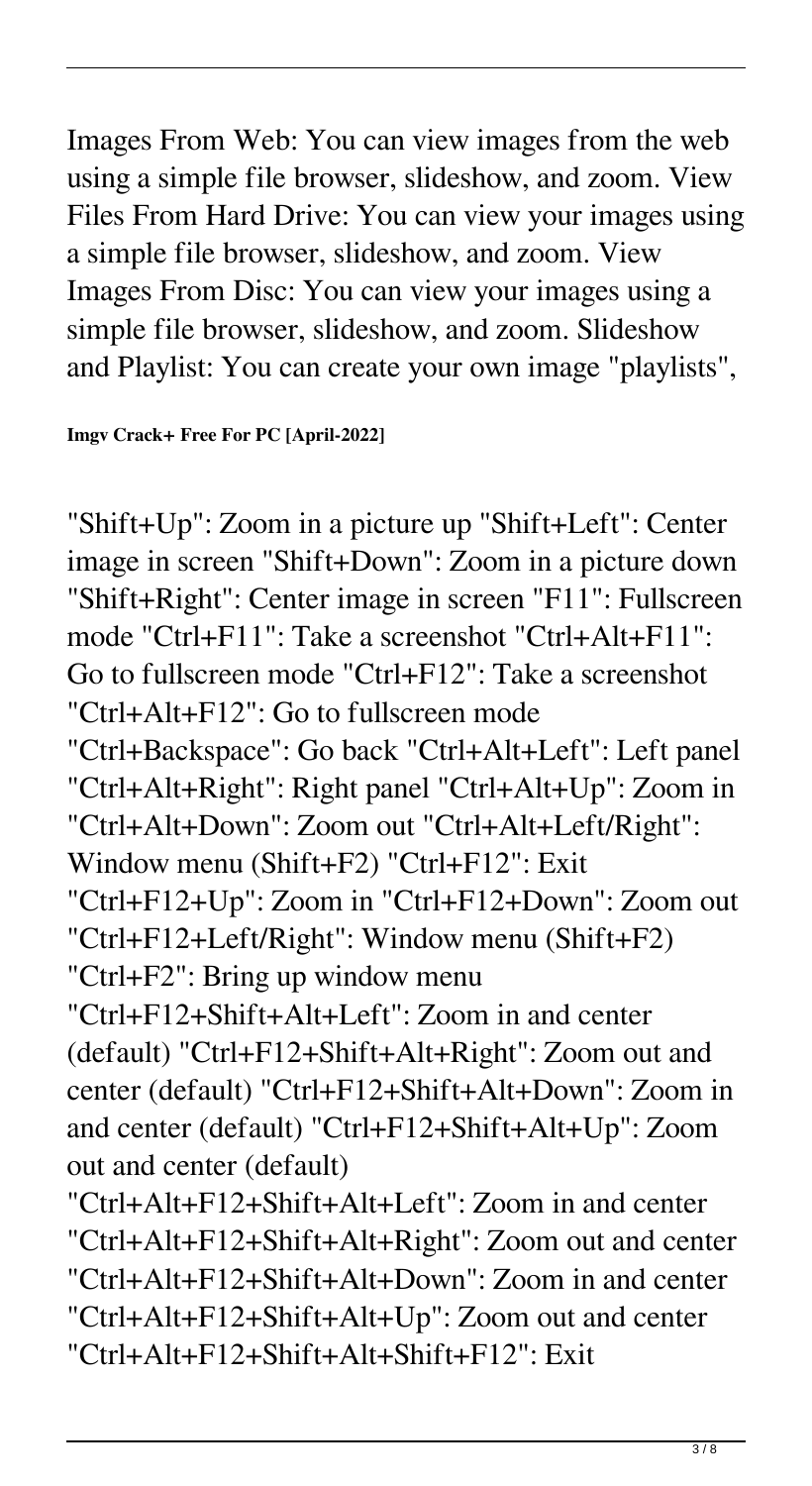"Ctrl+F12+Shift+Alt+Shift+F12": Exit "Ctrl+Alt+F12+Shift+Alt+Shift+F12": Exit "Ctrl+Alt+F12+Shift+Alt+Shift+F12": Exit "Ctrl+Alt+F12+Shift+Alt+Shift+F12": Exit "F12": Exit "Ctrl+F12+Shift+Alt+Shift+F12": Exit "Ctrl+Alt+Shift+F12": Exit "Ctrl+ 77a5ca646e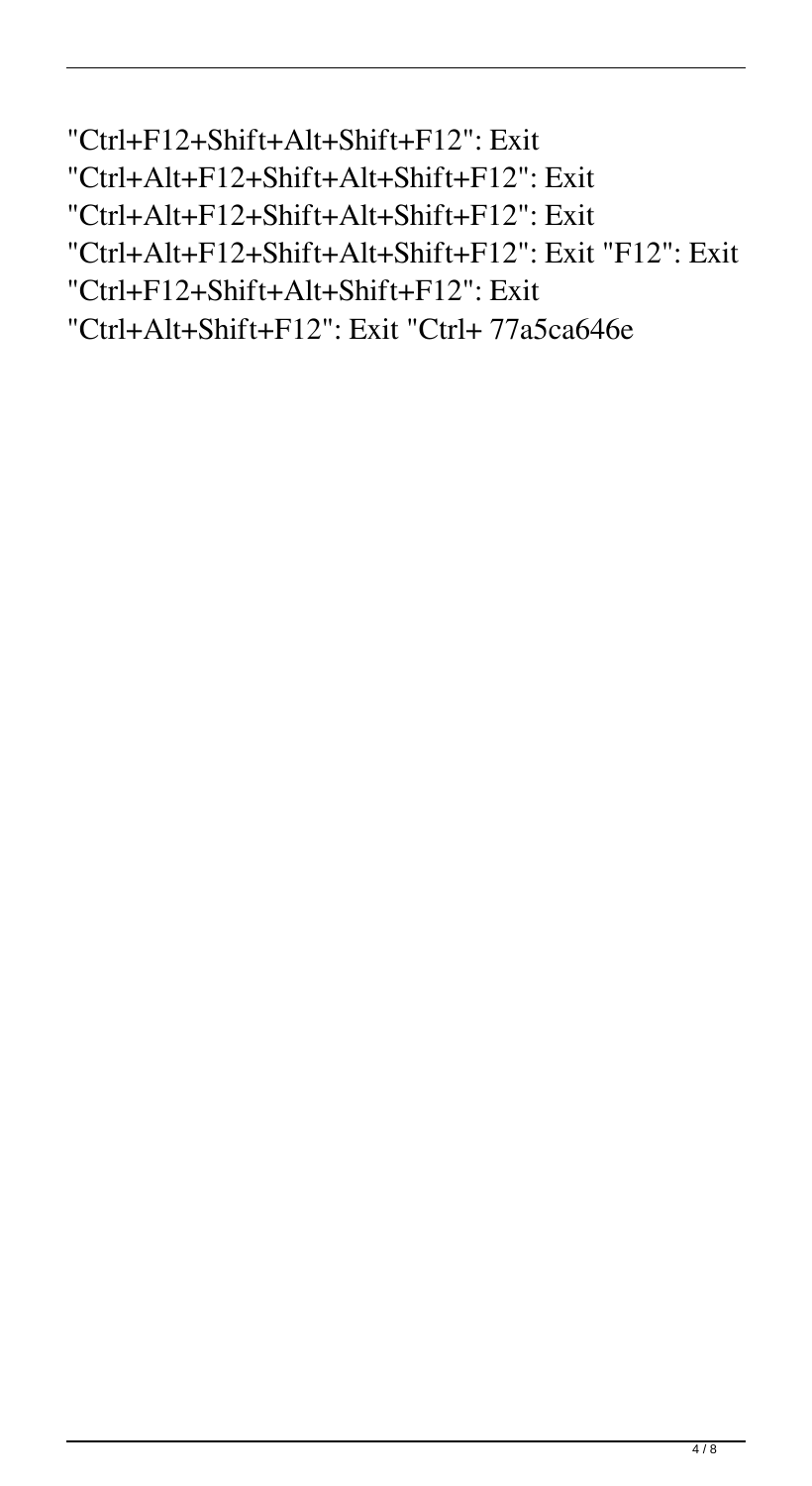## **Imgv With Keygen**

imgv is a cross-platform image viewer for Windows, Mac OS X, and Linux. It supports a variety of image formats including JPEG, GIF, PNG, TIFF, BMP, PCX, PGM, PNM, PBM, PPM, XCF, LBM, IFF, and MPEG. Some viewers are able to view EXIF information. imgv is intended for casual, one-time viewing of images. It includes various features including a GUI, a file browser, slideshows, zoom, rotate, viewing of Exif data, histograms, support for special files like.webp,.pnm,.pb m,.pgm,.png,.pgm,.ppm,.xpm,.xcf,.pbm,.pnm,.pbm,.png ,.jpg,.gif,.tiff,.tif,.jpeg,.bmp,.jpe,.jpeg,.png,.pgm,.ppm,. pnm,.pbm,.pgm,.ppm,.xpm,.xcf,.bmp,.jpe,.jpeg,.png,.gi f,.tiff,.tif,.jpeg,.jpg,.pgm,.ppm,.pnm,.pbm,.pgm,.ppm,.x pm,.xcf,.bmp,.jpe,.jpeg,.png,.gif,.tiff,.tif,.jpg,.jpeg,.jpg, .jpeg,.bmp,.jpe,.jpeg,.jpg,.gif,.png,.pgm,.ppm,.pnm,.pb m,.pgm,.ppm,.xpm,.xcf,.bmp,.jpe,.jpeg,.png,.gif,.tiff,.ti f,.jpg,.jpeg,.jpg,.bmp,.jpe,.jpeg,.jpg,.png,.gif,.tiff,.tif,.j peg,.jpg,.jpg,.jpeg,.bmp,.jpe,.jpeg,.jpg,.gif,.png,.pgm,.p pm,.pnm,.pbm,.pgm

## **What's New In?**

IMGV is a cross-platform Image Viewer. Features include slideshows, exif viewing, histograms, gamma correction, adjustable thumbnails, playlists, website image extraction, multi-dir loading, movies, and much more. Imgv is a unique and feature rich Image Viewer. It is released as free software with full source code. Imgv is portable and also easy-to-use, simple and reliable. Features include a GUI that doesn't get in the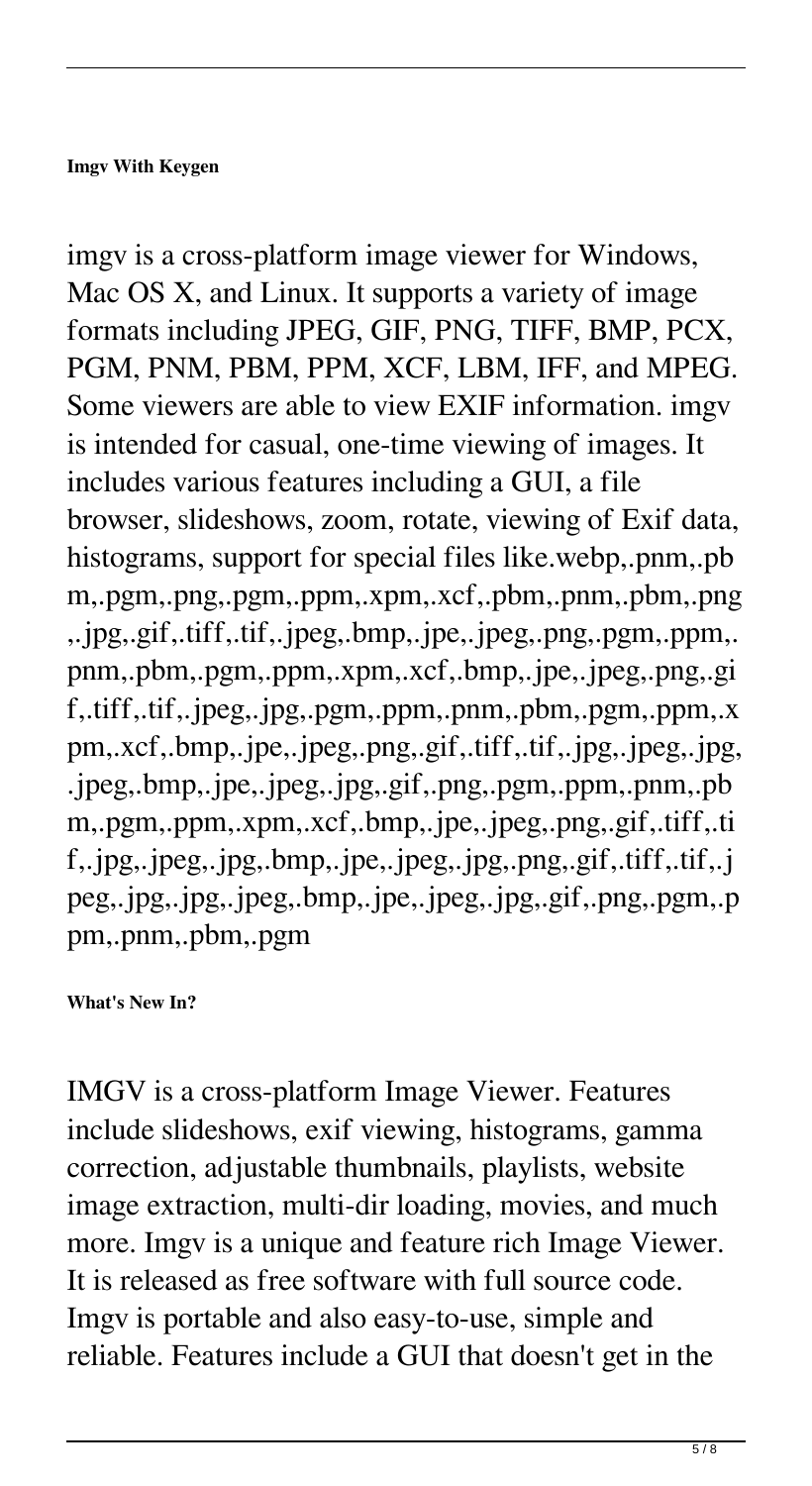way of viewing your images, a file browser, slideshows, zooming, rotating, on-the-fly Exif viewing, histograms, fullscreen support, wallpaper setting, the ability to view 4 images on the screen at once, adjustable thumbnail sizes, playlists, view and download images from Web sites, movie playing, file searching/filtering, multiple directory loading, transitional effects, image hiding and more. Here are some key features of "imgv": - Supported Files: JPEG, GIF, PNG, TIFF, BMP, PCX, TGA, PPM, PNM, PBM, PGM, XPM, XCF, LBM, IFF, MPEG - Command Line: Ability to load image files from the command line. - Fullscreen Support: View images in fullscreen mode. - Slideshows: Create different types of slideshows. - Transitional Effects: Effects currently include "fade in" and "melt". Ability to set multiple effects to run at the same time. - Play Lists: Have collections of images. Files can be in any directory or drive on your system or even on the Web. - Multi-view: You can view four images at a time (and even slideshow in this mode) - Exif Support: On-the-fly viewing of Exif information (meta-data from images that came from digital cameras, scanners, etc) and detailed Exif viewing are available. - External Editor Support: Launch images into an external editor such as Adobe Photoshop for editing. - Wallpaper Setting: - Easily set your desktop wallpaper. - Custumization: Edit "imgv.conf" to configure IMGV's interface and abilities to your desires. - Thumbnail Support: View screenfulls of thumbnails and adjust their sizes. - Extract Images from web pages: View individual images from Web URL's or extract all images from a Web page. You can then manipulate the images and even download them. - Multi-Directory Loading: You can tag multiple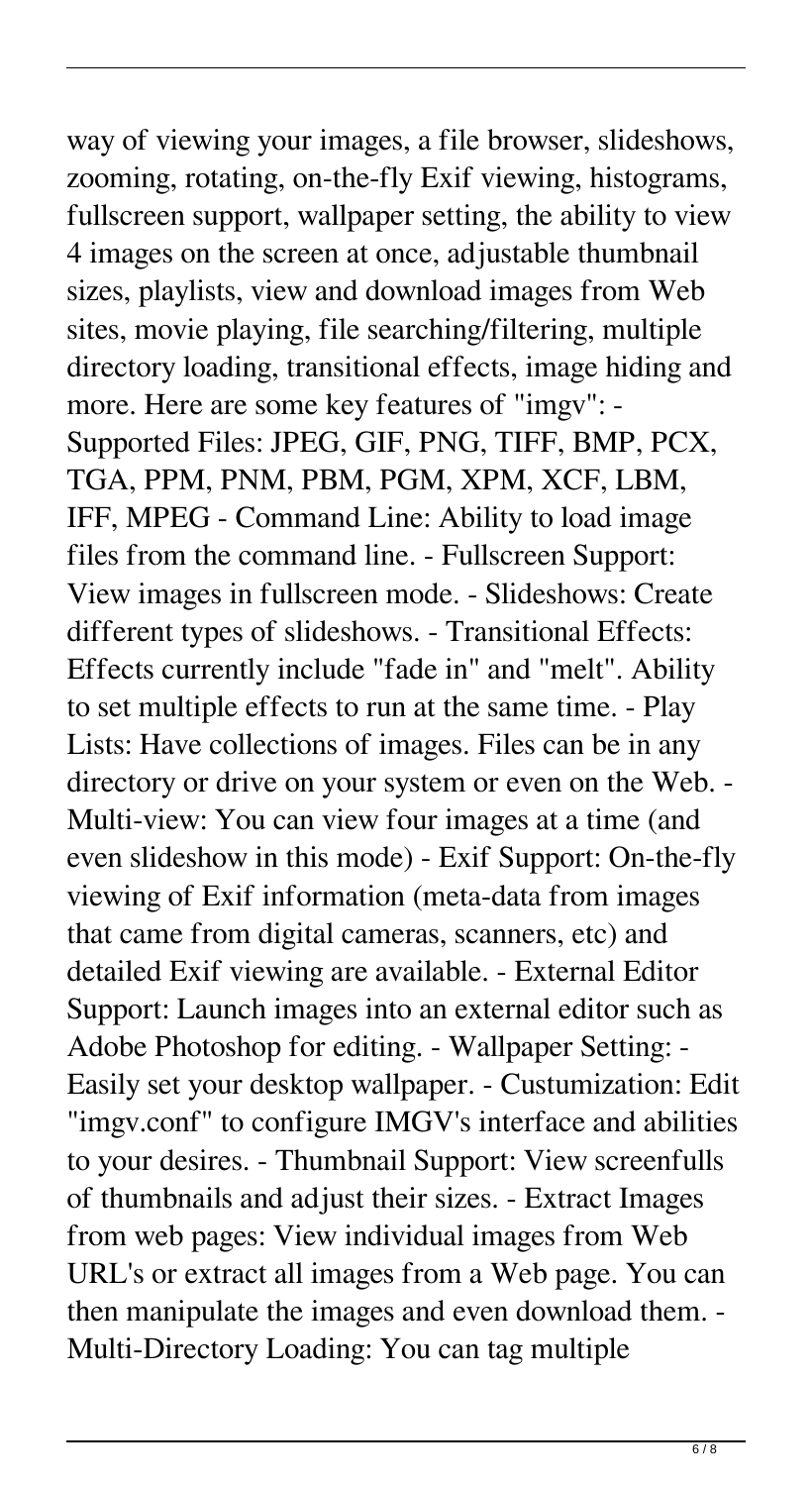directories to load all of their images at the same time. - Subdirectory Loading: Optionally load sub-directories too. - Hand Tool: Drag images to move them around the screen - Persistent Zoom: Lock the zoom amount so that all images are auto-zoomed to that amount imgv